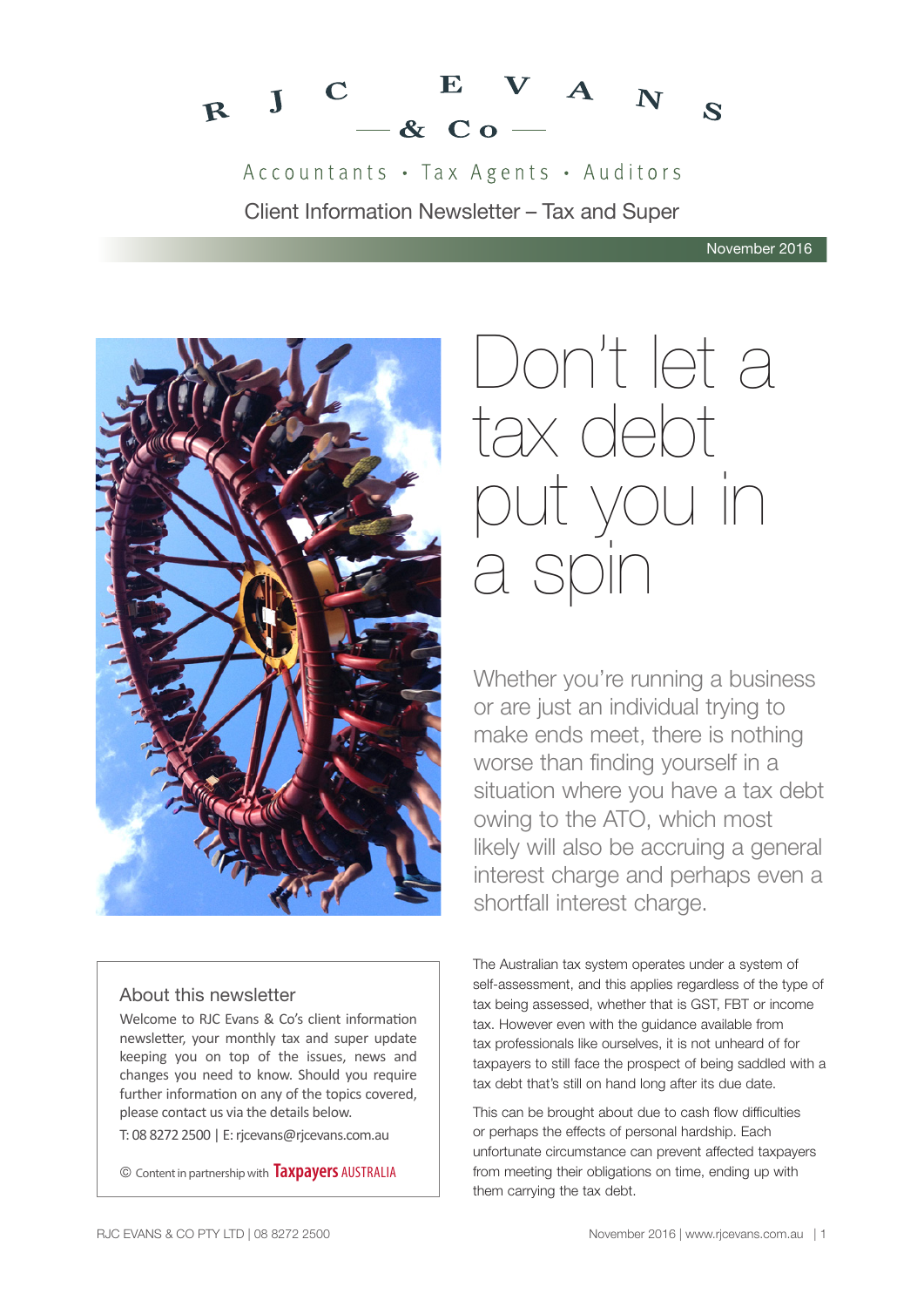#### Don't let a tax debt put you in a spin... *cont*

n be<br>
n be<br>
with<br>
O to<br>
such<br>
ties. If you have difficulty meeting your tax debts, then a payment plan can be arranged with the ATO to alleviate such difficulties.

Don't let a tax debt put you in a spin... cont<br>
If you have<br>
If you have<br>
If would have<br>
If itsing a tax deadline will lead to the<br>
resulting outstanding debt being subject to the ATO's general interest charged (for<br>
the A resulting outstanding debt being subject to the ATO's general interest charge (GIC). The current rate of interest charged (for the October to December 2016 quarter) is 8.76% (compounding daily). We can seek to have such interest charges remitted in certain circumstances (more below).

Let's be clear. The ATO takes debt collection very seriously, as there is substantial revenue at stake. A report last year from the Inspector-General of Taxation on debt collection highlighted that collectable tax debt had grown to more than \$20 billion in 2013-14.

According to the report, most of this (about 60% of total collectable tax debt) relates to individuals and micro businesses. To its credit, the ATO's stated strategic focus is to "prevent debts arising", but where they do arise it has also vowed to "take the most effective recovery action at the most appropriate time".

#### PREVENTING TAX DEBT IN THE **FIRST PLACE**

They say that prevention is the best cure. We can offer guidance on good record keeping and managing cash flow, as these are the keys to avoiding a tax debt.

Particularly relevant for small business owners, there are certain measures that we can help you with to prevent a tax debt from arising. Namely:

- keeping your GST and income tax payments separate from other finances
- managing your cash flow properly and predict your monthly income and expenses, and
- updating your business records frequently.

Knowing as and when a debt arises, and when it is payable, becomes key to ensuring that cash flow issues are appropriately managed. To our knowledge, the ATO is at this stage trialling digital tools and apps that can help business taxpayers in this regard, which we are keeping an eye on and will pass on more information as it comes to hand.

#### GETTING INTO A PAYMENT PLAN

If you have difficulty meeting your tax debts, then a payment plan can be arranged with the ATO to alleviate such difficulties.

Payment arrangements can generally be applied for online with our help, usually for individuals and sole traders with an income tax or an activity statement debt of \$100,000 or less. But for greater amounts or for more complex cases, a pre-emptive telephone call is generally recommended (and in some cases necessary), to clear up what needs to be put in place. We can help with both application processes.

The ATO may take different actions depending on the taxpayer, the type of debt and amount of the debt, although it is generally accepted that the ATO has favoured leniency in granting payment arrangements to struggling taxpayers who have smaller amounts owing.

In determining whether the debt poses a recovery risk, the ATO classifies debt into six categories, or debt levels, according to the amount owing:

| Debt level | Amount of debt      |
|------------|---------------------|
|            | $<$ \$2,500         |
| 2          | $$2,500 - $7,499$   |
| 3          | $$7,500 - $24,999$  |
| 4          | $$25,000 - $49,999$ |
| 5          | $$50,000 - $99,999$ |
| ิล         | > \$100,000         |

#### MANAGING A LOWER DEBT LEVEL (LESS THAN \$25,000)

It is generally easier for taxpayers with lower debt levels (levels 1 to 3) to enter into a payment arrangement. If your debt falls within this range, it is more than likely that you will be able to arrange for a late payment or obtain an instalment plan. We can make this call on your behalf.

Be mindful to maintain the payment plan, the following must be satisfied:

■ all tax credits/refunds will be used to reduce your tax debt until it's paid off, but won't replace the required instalment payment

*(continued...)*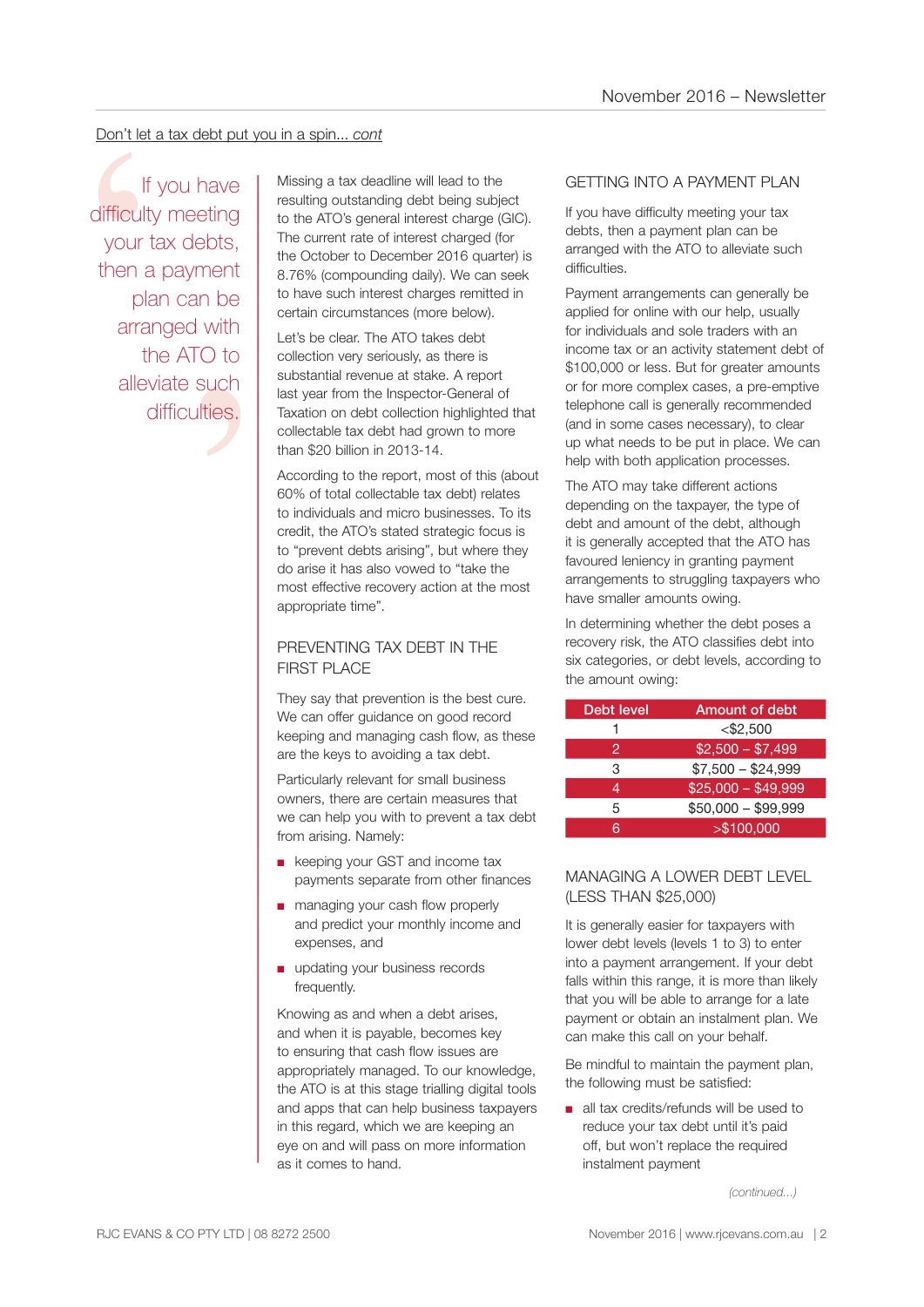#### Don't let a tax debt put you in a spin... *cont*

that<br>t the<br>ately<br>s the<br>tion. Don't let a<br>
For ta<br>
with a<br>
at the<br>
advis<br>
we con<br>
ATO imm<br>
to dis For taxpayers with a tax debt at the highest level, it is advisable that we contact the ATO immediately to discuss the situation.

- GIC will accrue until the debt is paid
- you can make additional voluntary payments or pay off the remaining debt at any time, and
- you must lodge activity statements and tax returns and pay any associated liabilities on time.

The last point is important. Even if you can't pay the tax debt by the due date, you are still required to lodge your tax return or activity statement on time to avoid a penalty.

Timely lodgment will also show the ATO that you are aware of your obligations and doing your best to meet them. This can help if you need further ATO assistance down the track.

If you subsequently find it impossible to pay an instalment, a good option will be for us to contact the ATO on your behalf when this first becomes apparent. This is an important initiative, as not only can early negotiations lead to possibly varying the payment plan, but critically, this can preempt the ATO simply ending the payment plan — which in the worst case scenario could mean having to pay the full amount plus interest quite soon, or facing further recovery action.

#### CALCULATING THE RIGHT REPAYMENT

The ATO offers a payment plan calculator to assist in providing a picture of how long it will take to pay off debt, or how much is required to be paid within a fixed period (ask us about this calculator). You should be mindful that GIC will still apply for outstanding debt, however there is a possibility that this can be remitted depending on your circumstances.

#### MANAGING A HIGHER DEBT LEVEL (\$25,000 AND ABOVE)

If you owe \$25,000 or more to the ATO, obtaining an instalment plan might be more difficult. We will need to submit a request to the ATO on your behalf, and prove that you can ultimately repay the debt, and that

you have made reasonable efforts to raise the funds.

The ATO will assess the viability of the request to ensure the tax debt can be paid and ongoing commitments met. Again, GIC will accrue on the unpaid debt but can be remitted by the ATO depending on circumstances.

#### MANAGING A DEBT LEVEL GREATER THAN \$100,000

For taxpayers with a tax debt at the highest level, it is advisable that we contact the ATO immediately to discuss the situation. The ATO will do a detailed assessment and will work with us to set up a payment plan that is manageable and suitable. You will most likely need to provide us with the following information, within an agreed timeframe, for the ATO's assessment:

- a proposal to pay all amounts owed to the ATO in the shortest possible timeframe, while allowing all future tax obligations to be met by the due date
- details on how the debt arose
- steps taken to mitigate the debt (for example, loan applications)
- the most recent statement for each bank or financial institution account held
- the following documents for the year to date and the two preceding financial years
	- detailed profit and loss statement, or statement of financial performance
	- detailed balance sheet, or statement of financial position
- details of any overdraft or loan facilities, including term loans, hire purchase and leasing facilities (include the balances owing, the monthly repayment amount for each debt commitment and the limit for overdrafts)
- aged creditors listing
- aged debtors listing, and
- any other relevant information that may help the ATO assess the proposal.

*<sup>(</sup>continued...)*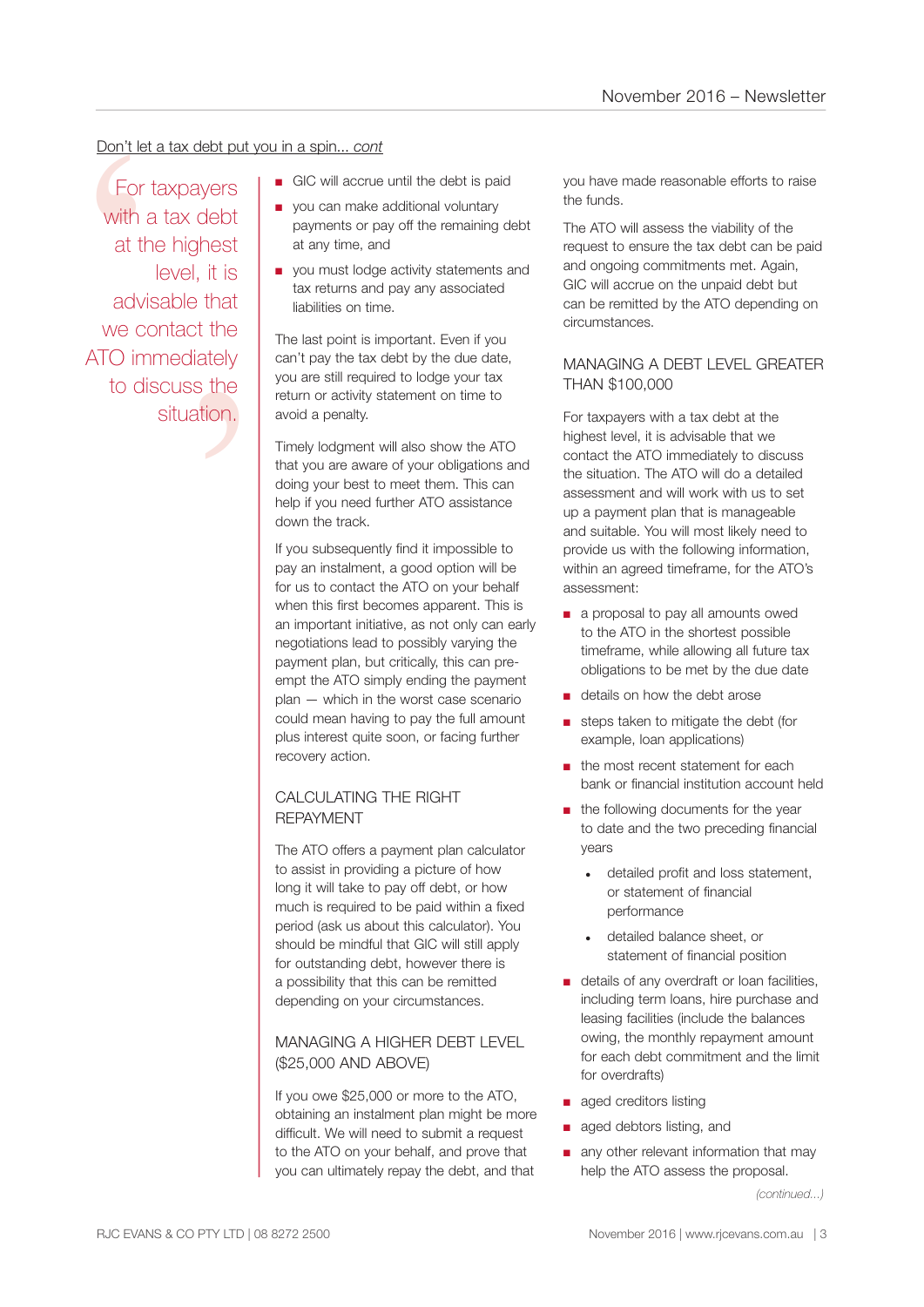#### Don't let a tax debt put you in a spin... *cont*

#### WHEN THERE IS A DISPUTE OVER THE AMOUNT PAYABLE

Sometimes there may be a notice of assessment that appears incorrect and has given rise to an additional amount payable – for example, this could be the result of a mistake that you inadvertently made in a past tax return or even a mistake made by the ATO.

In such cases, with the requisite supporting documents provided, we should be able to successfully seek an amendment to the erroneous assessment.

Be mindful that there is a time limit for amending tax assessments. Specifically, two years for eligible individuals and small businesses and four years for other taxpayers, from the day that the notice of assessment is issued.

Note however that even though the tax assessment in question is in dispute, you are still expected to pay the outstanding tax amount by the due date. It may however be possible that we can seek a deferral of tax payment until the dispute has been resolved. The ATO is generally more agreeable about allowing a deferral if you have a good payment history. However, GIC will still apply.

Overdue amounts, disputed or otherwise, will incur interest, which is a shortfall interest charge (SIC) for any shortfall of tax payable, and a GIC for any interest on fees and penalties. (Also note that under certain circumstances such interest can be claimed as a deduction. Ask us if this may be applicable to you.)

#### MANAGING A SMALL BUSINESS TAX DEBT

If you are a small business owner and satisfy the following conditions, you may be eligible to apply for an interest-free payment arrangement for the tax debt for up to 12 months.

These conditions require that the business:

- has an annual turnover of less than \$2 million
- has a recent activity statement debt of \$50,000 or less, which has been outstanding for no longer than 12 months
- has a good payment and lodgment compliance history, including:
	- no more than one payment plan default within the last 12 months, and
	- no outstanding activity statement lodgments
- is unable to obtain finance (such as loan) through normal business channels, and
- is able to demonstrate ongoing viability.

As noted earlier, once a taxpayer has an agreement with the ATO for a payment plan, it is necessary to stick with the plan. Otherwise, the interest free period will end immediately. Interest will be remitted as long the payment plan is maintained.

Even if you have already entered into another payment plan with the ATO, you can change to this interest-free payment plan if you satisfy the eligibility criteria. The interest-free period will start from the date you enter into the new plan.

#### IF YOU ARE AFFECTED BY SERIOUS HARDSHIP OR NATURAL DISASTER

#### Serious hardship

If paying off a tax debt would cause serious personal hardship, for example not being able to provide food and accommodation for your family due to a serious accident preventing you from working, the ATO may be able to release you from some or all of the debt.

Note however that this is only available to individual taxpayers, including people operating as sole traders and partners in partnerships. It is not available to "structures" such as companies, trusts or partnerships.

#### Natural disasters

If you have been affected by a natural disaster, such as flood, bushfire or drought, remember that there is special assistance from the ATO. Where eligible, the ATO will allow more time to lodge tax returns, pay tax debts without charges, or by instalments, and waive any penalties or interest depending on your circumstances.

#### A CHEAPER WAY?

Note that if you have a cheaper source of financing (say a mortgage offset facility), the interest rate from accessing funds from such accounts will generally be lower than the penalty rates that the ATO applies via the general interest charge. It may be in your best interest to access those funds to settle an ATO debt.

For business taxpayers, interest incurred on funds borrowed to repay a tax debt can be deductible as a cost of doing business (ask us about this). However, if an individual has taken out the loan to settle a tax debt that is not related to operating a sole trader business, the ATO views such interest incurred as not being deductible on the basis that it was not incurred in the course of the taxpayer deriving their assessable income and also because it is private in nature.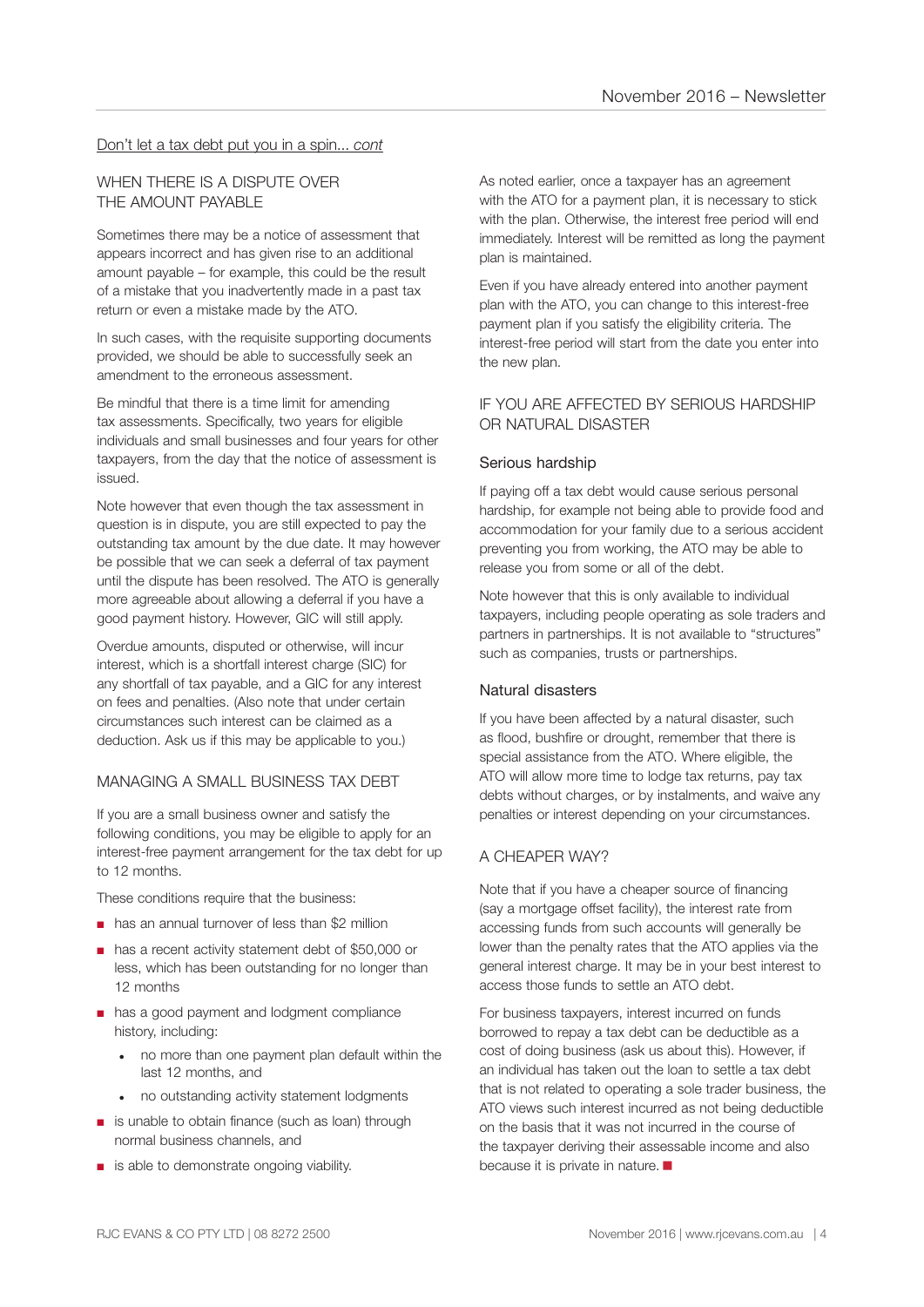

You might be sick of the daily commute, or want more flexibility of hours – or it could be that you have a talent or skill and feel sure that this can translate into a fulfilling career in your own business. Or it could just be that the idea of working from home seems to offer a better work/life balance.

So if you're in the position to be able to have your cake and eat it too, there just may be icing for that cake in the form of tax advantages.

Indeed Australian Bureau of Statistics (ABS) reports indicate that home-based work is prevalent in the Australian community. The 2006 Census showed that 426,523 Australians said they worked from home, and the 2011 survey had 443,939 similarly employed. The upward trend is expected to continue, and it will be interesting to see what data comes out of the recently completed 2016 Census.

Deductible expenses that crop up from working at home are generally classified by the ATO as being either:

- "occupancy" expenses, or
- "running" expenses.

As a rule of thumb, someone operating a home business from a dedicated area of the house will be able to claim both types of expenses. Employees who do some work from home for convenience are generally only entitled to claim running expenses but not occupancy costs. Of course there are exceptions to this general rule and it depends on the person's circumstances.

#### OCCUPANCY COST DEDUCTIONS

These relate to expenses for using the home, obviously, but not necessarily directly tied to the business itself. These can be rental costs, perhaps mortgage interest if you qualify, council rates or insurance premiums.

To claim a deduction for any occupancy expense, the area you set aside for working needs to have the "character of a place of business". In other words, the room in your house that hosts "Hilda's Hair Salon" or "Collin's Consulting" should have the characteristics of a place that is exclusively set aside to offer the product or service that the home-based business is involved in.

Taxpayers can generally claim the same percentage of occupancy expenses as the percentage area of their home that is used to make income (for example, if the home office is 10% of the total area of the home, then you can claim 10% rent costs, council rates and so on). However opting to claim occupancy expenses, especially mortgage interest, will mean you will be expected to account for any capital gain attributable to that same business area of the home when the house is sold.

The physical size of the business area is not always the most appropriate measure. The ATO may for example also accept an apportionment based on the proportionate market value of the area used for the business compared to the rest of the property, if this differs markedly from proportionate size. The ATO will also expect you to prorate your deductions on a time basis if you use the room for private purposes for a part of the year.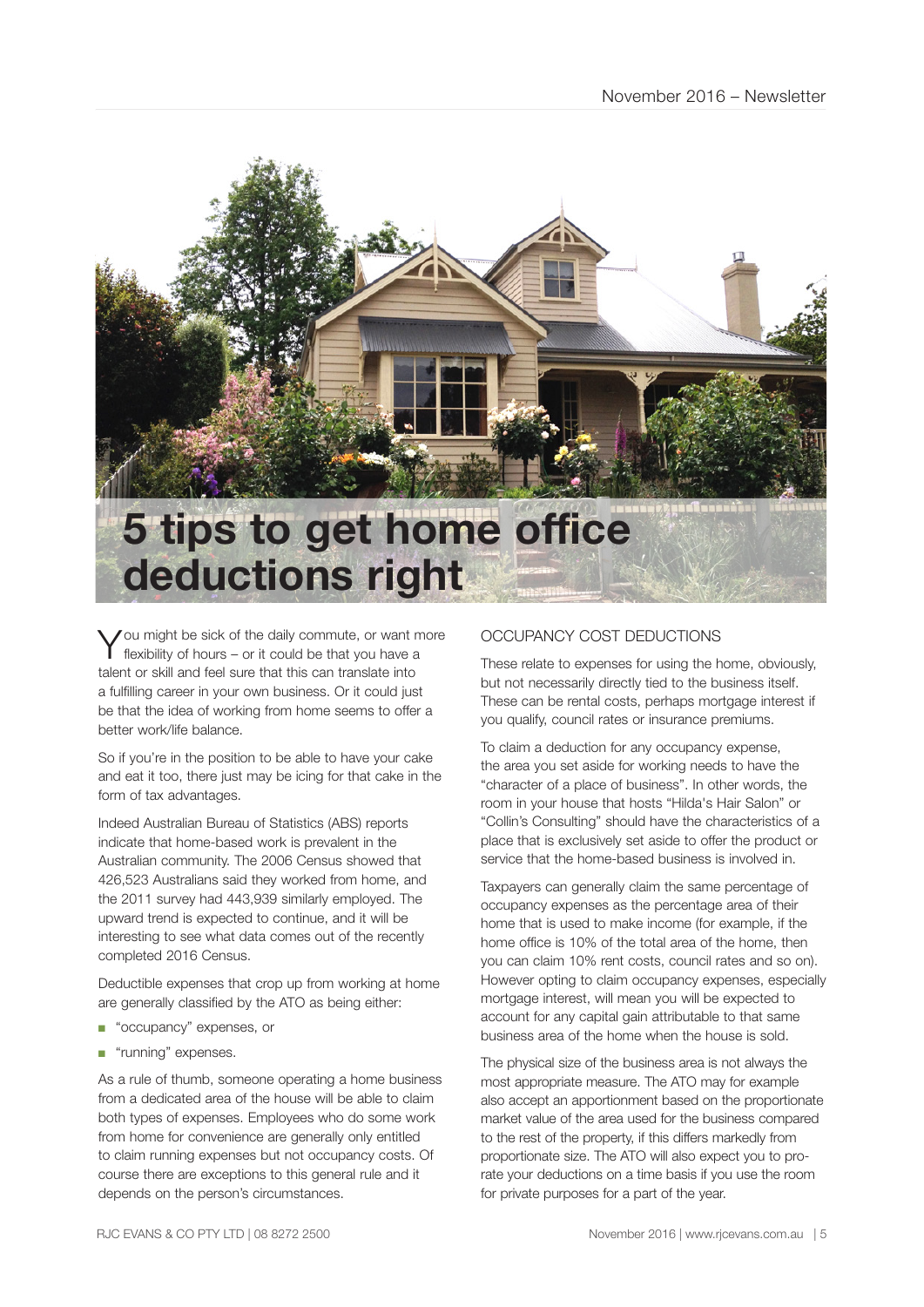#### 5 tips to get home office deductions right ... *cont*

#### NO SPECIFIC WORK AREA – NO OCCUPANCY EXPENSE DEDUCTIONS

You may still work from home but may not have a particular area set aside primarily or exclusively for these income-producing activities. Tim the teacher, for example, could be writing student reports next to the kitchen radio one day or on the front porch another day. There is no defined area from which the work is done, but Tim can still claim deductions for some utility usage such as gas or electricity (running expenses – see below). He just needs to apportion expenses and be able to show how he reached these amounts.

Then there are phone costs for business use, and even the decline in value of "plant and equipment" (chair, desk, computer) to the extent that those items were used for his income producing activities. He will however be unable to make any claims based on renting or owning the house, and also rates or insurance (that is, occupancy costs).

#### RUNNING EXPENSES

These can generally be viewed as those costs that directly result from using facilities in the home to help run the business, or to enable you to do a bit of work from home. These would include electricity, gas, phone bills and perhaps cleaning costs.

Running expenses may be deductible where someone with a home office can establish that they have incurred additional expenditure on the running expenses as a result of their income producing activities. Essentially, taxpayers can claim a deduction actually incurred through their income earning activities that is *additional to their private expenditure* (our emphasis).

See table below.

#### BUNDLED PHONE AND INTERNET PLANS

Households commonly subscribe to "bundle" plans, giving the household access to two or more services (typically phone, internet, and subscription television services) from the same service provider. One periodic (usually monthly) fee is charged for the single bundle which is always lower than the sum of the fees that the taxpayer would have to pay if they subscribe to each service separately, which affects the calculation of the amount that is deductible.

It is necessary to appropriately match work-related use to particular costs. The ATO suggests that the bundle cost can be separated into different components as follows:

- an apportionment based on the supplier's breakdown of the relative cost of the bundled components
- an apportionment based on the relative costs of the bundled components as if they were purchased separately from the same supplier, or
- if there is no breakdown available, then apportion based on information from a comparable supplier.

#### THE "CENTS PER HOUR" METHOD – AN EASIER WAY TO CALCULATE RUNNING EXPENSES DEDUCTIONS

The ATO offers taxpayers an administrative concession for calculating running expenses deductions. The home office deduction can be calculated at the rate of 45c per hour (from 2014-15; 34c per hour from 2010-11 to 2013-14.)

You must keep a record of number of hours worked at home, but are relieved of the burden of calculating the deductible amount for each type of running expense.

So if you've been diligently working away at home, whether as an employee or in your own business, speak to us about claiming all your rightful deductions.

| <b>Category</b>                                                                                                                                         | <b>Examples</b>                                                                                                                                                 | Deductible if<br>"home office"                               |
|---------------------------------------------------------------------------------------------------------------------------------------------------------|-----------------------------------------------------------------------------------------------------------------------------------------------------------------|--------------------------------------------------------------|
| Occupancy expenses: expenses which relate<br>to ownership or use of a home and which are<br>not affected by the taxpayer's income earning<br>activities | Rent, mortgage interest, council rates, water<br>rates, land taxes, house insurance premiums                                                                    | is a place of<br>business                                    |
| <b>Running expenses: expenses which relate to</b><br>the use of facilities within the home                                                              | Electricity charges (heating/cooling, lighting),<br>cleaning costs, depreciation, leasing charges,<br>costs of repairs on items of furniture and<br>furnishings | is a place of<br>business, or<br>is a place<br>private study |

#### WHAT TYPES OF EXPENSES ARE DEDUCTIBLE?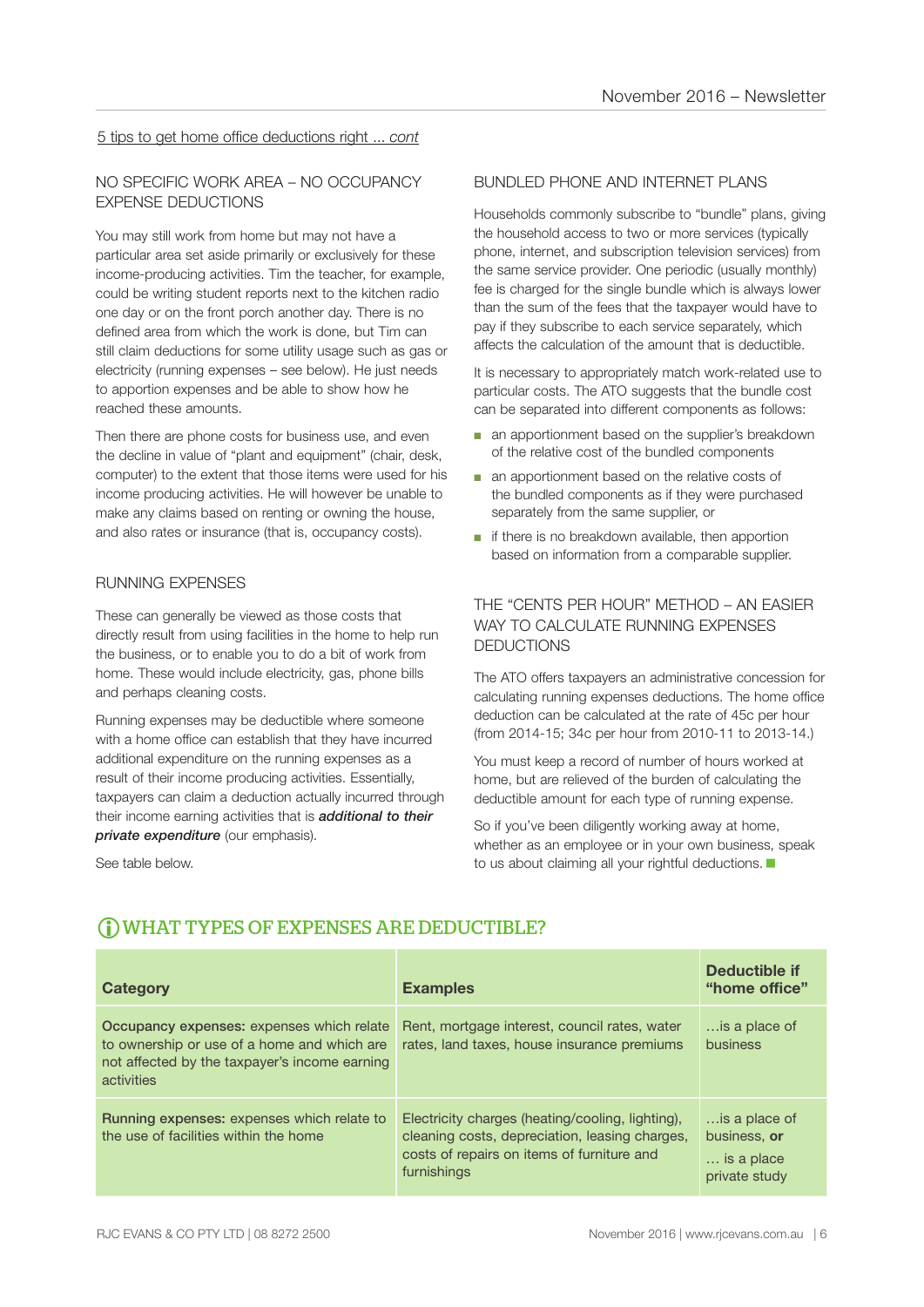### SMSF compliance for 2016-17

The ATO has announced the approach it intends to take over 2016-17 with regard to SMSF compliance for 2016 - Newslette<br>
SMSF compliance the approach it intends to take over 2016-17 with regard to<br>
SMSF compliance. It says trustees will see some key shifts in the ATO's emphasis, both<br>
in terms of the act

The ATO says its key focus areas will be:

- to support trustees who are willing to engage with it to self-correct and rectify regulatory issues in their fund
- to bring "more intensity and effort" to its compliance activities and enforcement actions in cases where trustees won't engage with the ATO, and/or are deliberately and persistently not complying with their obligations, or are operating outside the system
- to bring more intensity and focus to activities that review and assess the independence and quality of SMSF audits and stronger enforcement actions
- to maintain and build on strategies aimed at preventing non-compliance or other issues for SMSFs – including identifying at-risk new entrants into the system, contacting them to ensure they understand their obligations as trustees and taking "appropriate action" (in some instances removing them from the system)
- making it easier for SMSF trustees to comply with their regulatory and income tax obligations. The ATO provides Practical Compliance Guide (PCG 2016/5, ask us for a copy if you are interested) which sets out the "safe-harbour" terms on which SMSF trustees may structure their LRBAs consistent with arm's-length dealing. The ATO is also developing further material intended to provide clearer guidance and examples, especially in relation to pension underpayments

Looking ahead, the ATO says it will also focus on supporting and assisting trustees to comply with any requirements that may arise from new measures put in place by the government.

#### Regulatory issues identified in auditor contravention reports

Regulatory contraventions reported to the ATO through auditor contravention reports (ACRs) are one of its key sources of intelligence about levels of compliance. The ATO has committed to consider every ACR that is submitted, but has also made clear that for the 2016-17 year, under some circumstances, its response will change.

In the 2015 income year, 22,000 contraventions were reported for 8,200 funds. The ATO says more than 50% of these contraventions had been rectified when reported in the ACR. Previously, following the receipt of an ACR, if the ATO assessed a fund as high risk, it would automatically select it for a comprehensive audit. However this year the ATO says it will be changing this approach. Instead, where trustees are willing to engage with the ATO, they will be supported to self-correct and rectify compliance issues through the ATO's "early engagement and voluntary disclosure service" and/or through targeted mail outs.

The ATO says this shift in emphasis, together with an increased focus on SMSF auditor independence and quality, will free it to focus on more intensive compliance activities and enforcement outcomes. It says the ongoing focus will be on:

- trustees who aren't willing to engage with the SMSF regulator
- trustees who are deliberately and/or persistently not complying with their obligations
- trustees deliberately operating outside the system (for example, not lodging annual returns and/or undergoing an annual independent audit)
- trustees seeking to adopt aggressive income tax positions (for example, implementing dividend stripping arrangements, personal income diversion arrangements or other contrived arrangements involving related parties.

#### Also on the ATO's radar

The ATO has also highlighted some of the schemes that trustees should watch out for, and which it is concerned about for the current financial year. These include:

- dividend stripping where the shareholders in a private company transfer ownership of their shares to a related SMSF so that the company can pay franked dividends to the SMSF. The purpose is to strip profits from the company in a tax-free form
- non-arm's length limited recourse borrowing arrangements (LRBAs) – when an SMSF trustee undertakes an LRBA established or maintained on terms inconsistent with an arm's-length dealing
- personal services income where an individual (commonly with an SMSF in pension phase) diverts income earned from personal services to the SMSF where it is concessionally taxed or treated as exempt from tax.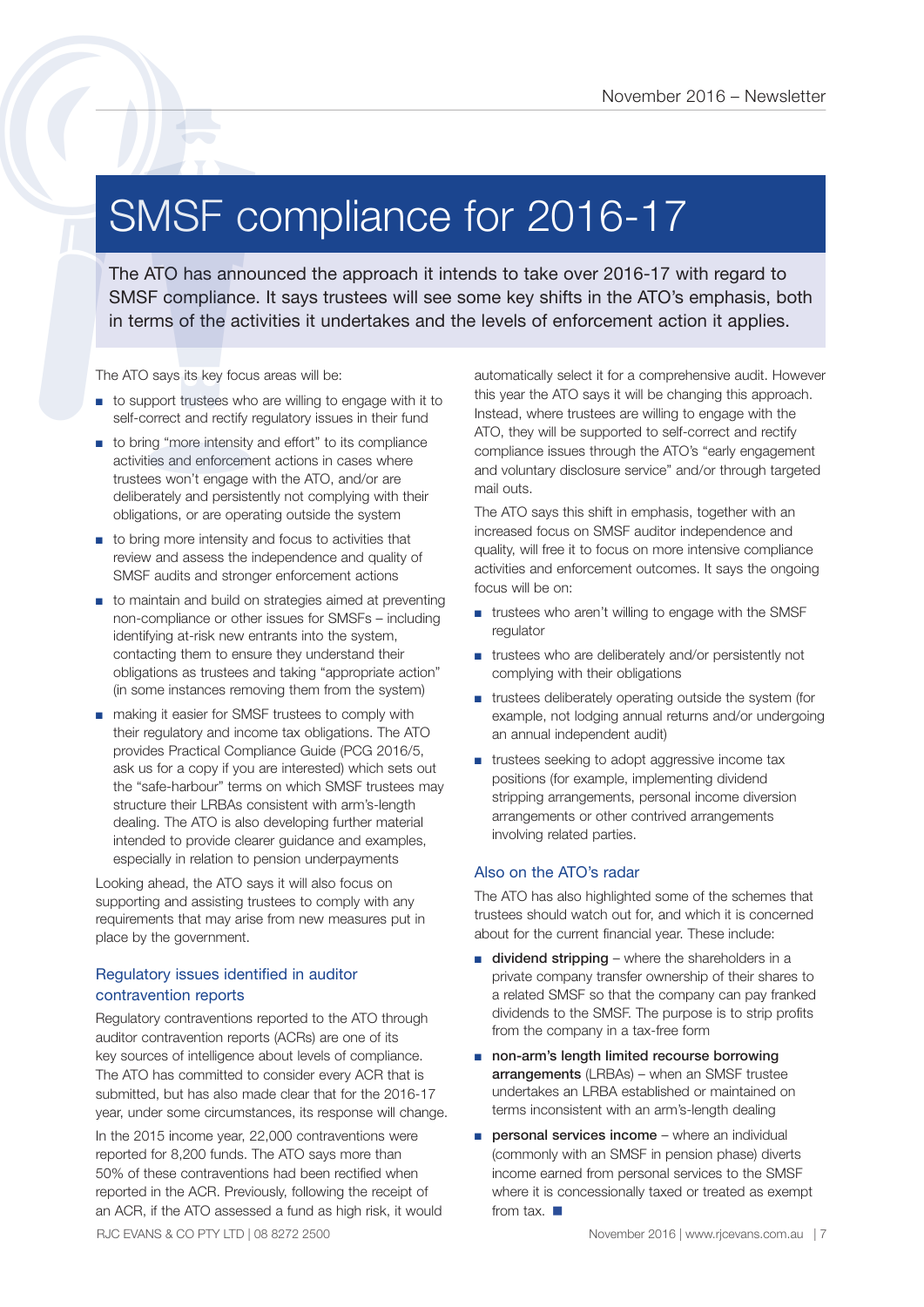

## Getting a tax valuation from  $n \in A$ TO

e all know that the ATO is the guardian of the tax laws, administers tax regulations and can provide advice and guidance on how they apply.

But not every personal situation fits neatly with the tax laws as they stand. Sometimes, an individual may need help understanding and meeting their tax obligations. In such circumstances, private rulings are one form of ATO advice that we can help you access.

Under the tax law, you can apply for a private ruling about the value of a thing, such as an item of plant. Particularly under capital gains tax, there are a number of instances where a valuation may be necessary.

In doing this, there are two choices:

- ask the ATO to provide the valuation, or
- provide the ATO with a valuation of the item and ask it to confirm that valuation.

The ATO may take the option to use a professional valuer to undertake or review your own valuation. The valuer usually charges the ATO a fee, which the law allows it to pass on to you. Consequently, when you apply for a private ruling requiring a valuation, it is also required that you pay for the work of the valuer.

The ATO cannot provide a private ruling to determine or confirm either the:

- appropriateness of a valuation methodology, or
- value for a future event.

#### Cost to you for valuation

Whenever the ATO uses a professional valuer, it will first give an estimate of how much the valuer will charge. This amount is generally required to be paid before the ATO will proceed.

We can however withdraw your application for a private ruling if you do not want to proceed with, or pay the cost of, the valuation, which will be confirmed in writing by the ATO. If however the valuation work has already started, it will generally be required that you pay for the work already undertaken.

If you provide the ATO with a valuation that meets the requirements set out in the ATO guidance *Market valuation for tax purposes* (ask us for a copy), it will generally cost less to confirm it than to undertake a new valuation.

If the ATO decides that the valuation you have provided is not acceptable, before it issues a private ruling the ATO will ask if you want to either:

- submit a new valuation for review, or
- ask the ATO to provide the valuation.

You will need to pay any further costs the professional valuer charges to the ATO. And if the ATO does not receive any such advice, it generally will issue a private ruling stating that your valuation is not acceptable and that it will not provide an alternative valuation.